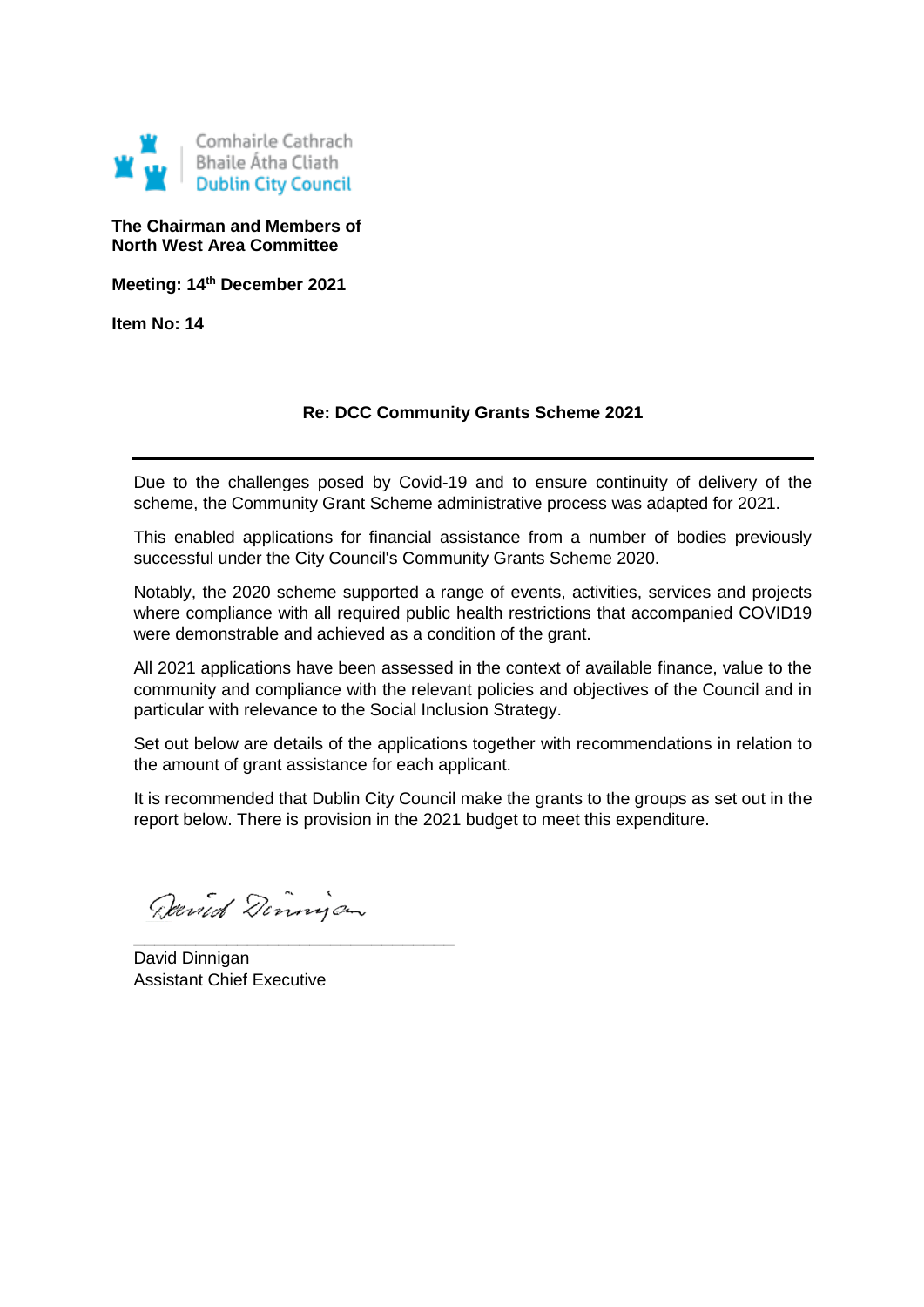#### **NORTH WEST/BALLYMUN GRANTS**

| <b>Group Name</b>                                | <b>Category</b>          | <b>Grant Recommended</b> |     |
|--------------------------------------------------|--------------------------|--------------------------|-----|
|                                                  |                          |                          |     |
| Aisling Project Poppintree                       | Children / Young People  |                          | 450 |
| Baile Na Laochra Housing Co Op Assoc             | General/Environmental    |                          | 400 |
| <b>Ballymun Active Disability Interest Group</b> | People with a Disability |                          | 450 |
| <b>Ballymun Boxing Club</b>                      | Recreation               |                          | 450 |
|                                                  |                          |                          |     |
| Ballymun Child and Family Resource Centre        | Children / Young People  |                          | 450 |
| Ballymun Child and Family Resource Centre        | Children / Young People  |                          | 450 |
| <b>Ballymun Ladies Club</b>                      | Recreation               |                          | 400 |
| <b>Ballymun Library Writers</b>                  | <b>Older Persons</b>     |                          | 450 |
| <b>Ballymun Men's Group</b>                      | Recreation               |                          | 430 |
| <b>Ballymun Photography</b>                      | Recreation               |                          | 425 |
| <b>Ballymun Racing Pigeon Club</b>               | Recreation               |                          | 425 |
| <b>Ballymun U3A</b>                              | <b>Older Persons</b>     |                          | 400 |
| <b>Ballymun UTD</b>                              | Recreation               |                          | 450 |
| <b>Ballymun Youthreach</b>                       | Children / Young People  |                          | 450 |
| <b>Belclare Avenue</b>                           | Environmental            |                          | 400 |
| <b>Belclare Crescent</b>                         | Environmental            |                          | 425 |
| <b>Belclare Lawn Residents</b>                   | Environmental            |                          | 425 |
| <b>Belclare Park Residents Association</b>       | Environmental            |                          | 425 |
| <b>Belclare Place Residents</b>                  | Environmental            |                          | 400 |
| <b>Belclare Way</b>                              | Environmental            |                          | 425 |
| City Farm Ballymun Project                       | Environmental            |                          | 425 |
| Coultry Ladies Club                              | Recreation               |                          | 450 |
| Coultry Way Tidy Road Committee                  | Environmental            |                          | 400 |
| <b>Cromlech Court</b>                            | Environmental            |                          | 425 |
| Doon Court Environmental Group                   | Festival / Event         |                          | 425 |
| Doon in Bloom                                    | Environmental            |                          | 425 |
| Family Autism Coming Together LATE               | People with a Disability |                          | 450 |
| <b>Global Action Plan Ireland</b>                | Environmental            |                          | 425 |
| <b>Gossip Girls</b>                              | Environmental            |                          | 425 |
| Joe's Patch                                      | Environmental            |                          | 425 |
| Knowth Court                                     | Environmental            |                          | 425 |
| Knowth Court and Druid Court Residents           | Environmental            |                          | 425 |
| Men's Networking Resource Centre of Ireland LTD  | Social Inclusion         |                          | 450 |
| Norah and Josies Kitchen                         | Educational              |                          | 425 |
| <b>OLV Parents Group</b>                         | Children / Young People  |                          | 400 |
| Poppintree Environmental Project                 | Environmental            |                          | 400 |
| Poppintree Youth Project                         | Children / Young People  |                          | 450 |
| Radharc Ceilteach                                | Educational              |                          | 450 |
| Silloge Ladies Club                              | Recreation               |                          | 425 |
| Silloge Neighbourhood Centre                     | Festival / Event         |                          | 400 |
| Solas Development Centre                         | Recreation               |                          | 425 |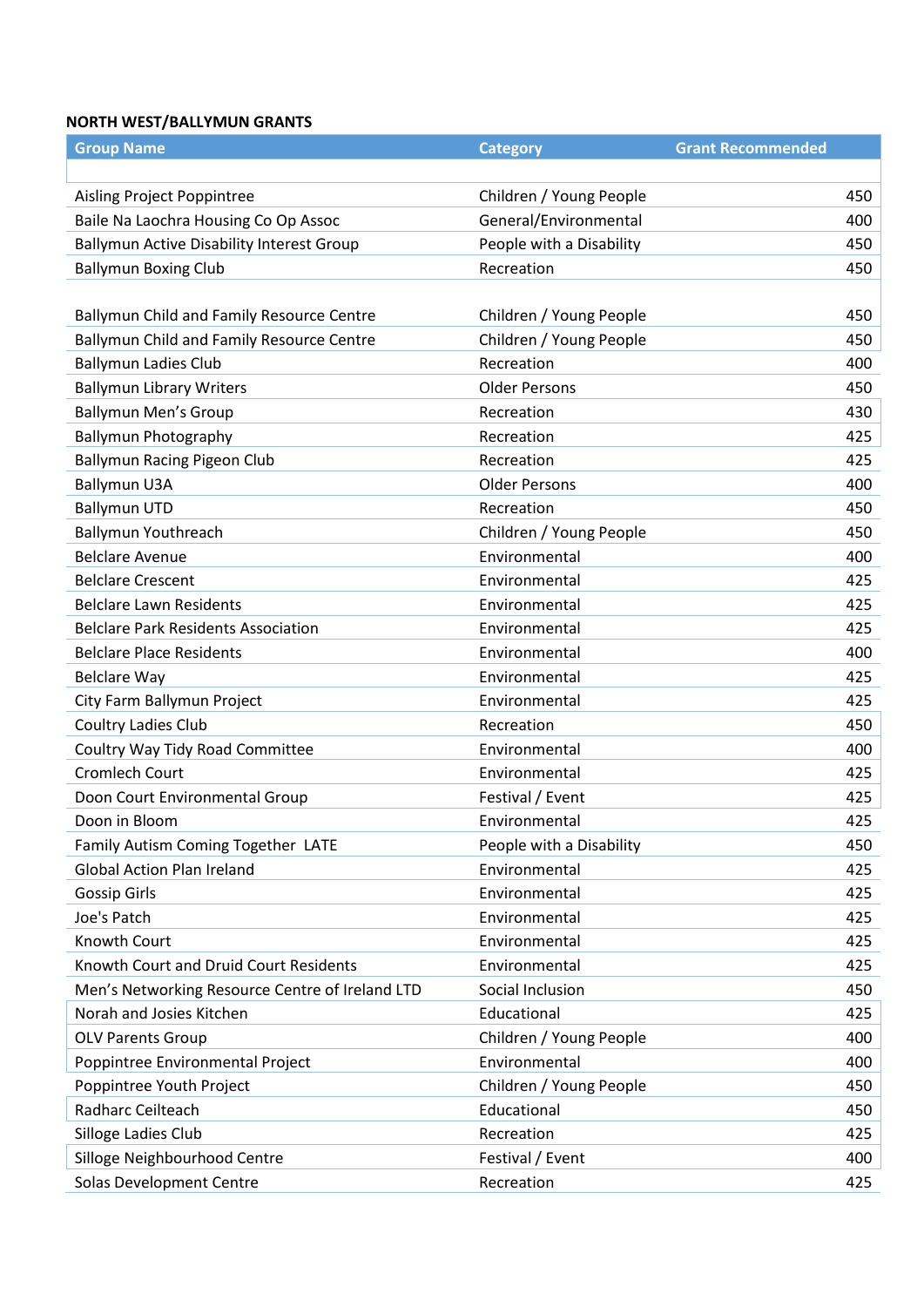|                                                      |                         | €22,005.00 |
|------------------------------------------------------|-------------------------|------------|
| <b>Woodhazel Head Bangers</b>                        | Environmental           | 400        |
| Woodhazel Environmental Group                        | Environmental           | 400        |
| Virgin Mary Boys National School                     | Children / Young People | 400        |
| The Northside Sensations                             | <b>Older Persons</b>    | 450        |
| <b>TC Growers</b>                                    | Children / Young People | 425        |
| St Pappins Bowling Club                              | Recreation              | 400        |
| St Margaret's Travellers Community Association CLGmr | Environmental           | 425        |
| St Margaret's Travellers Community Association CLG   | Educational             | 425        |
| St Margaret's Preschool Ltd                          | Educational             | 425        |
| St Joseph's Senior & Junior N.S. H.S.C.L             | Educational             | 425        |
| Sports Across Ireland                                | Festival / Event        | 300        |

# **NORTH WEST/BALLYMUN INFORMAL ADULT EDUCATION GRANTS**

|                                                    |                                 | <b>Amount</b>      |
|----------------------------------------------------|---------------------------------|--------------------|
| <b>Group Name</b>                                  | <b>Category</b>                 | <b>Recommended</b> |
| Ballymun Adult Read & Write Scheme CLG             | <b>Informal Adult Education</b> | 400.00             |
| Ballymun Child and Family Resource Centre          | <b>Informal Adult Education</b> | 400.00             |
| <b>Ballymun Library Writers</b>                    | Informal Adult Education        | 400.00             |
| Coultry Craft Club                                 | <b>Informal Adult Education</b> | 400.00             |
| Crafts & Chat                                      | <b>Informal Adult Education</b> | 350.00             |
| <b>Glasnevin North Active Retired</b>              | Informal Adult Education        | 400.00             |
| Setanta Strings                                    | Informal Adult Education        | 400.00             |
| Silloge Neighbourhood Centre                       | Informal Adult Education        | 350.00             |
| Silloge Neighbourhood Centre                       | <b>Informal Adult Education</b> | 350.00             |
| St Margaret's Travellers Community Association CLG | <b>Informal Adult Education</b> | 350.00             |
| St Margaret's Travellers Community Association CLG | <b>Informal Adult Education</b> | 350.00             |
| The Northside Sensations                           | Informal Adult Education        | 400.00             |
|                                                    |                                 |                    |
| Virgin Mary Boys National School                   | Informal Adult Education        | 350.00             |
| Virgin Mary National School                        | <b>Informal Adult Education</b> | 350.00             |
|                                                    |                                 | €5,250.00          |

## **NORTH WEST/FINGLAS GRANTS**

|                                       |                         | <b>Amount</b>      |
|---------------------------------------|-------------------------|--------------------|
| <b>Group Name</b>                     | Category                | <b>Recommended</b> |
| 75th East Finglas Scouts              | Children / Young People | 400.00             |
| 76th/122nd Finglas West Scouts        | Children / Young People | 400.00             |
| An Riasc Residents Group              | Recreation              | 500.00             |
| <b>Ballygall Community Council</b>    | Environmental           | 1,200.00           |
| <b>Barry Park Environmental Group</b> | Environmental           | 400.00             |
| <b>Beneavin Residents Association</b> | Environmental           | 500.00             |
| <b>Chiarains Youth Club</b>           | Educational             | 800.00             |
| <b>Collins Club for Active Aged</b>   | <b>Older Persons</b>    | 500.00             |